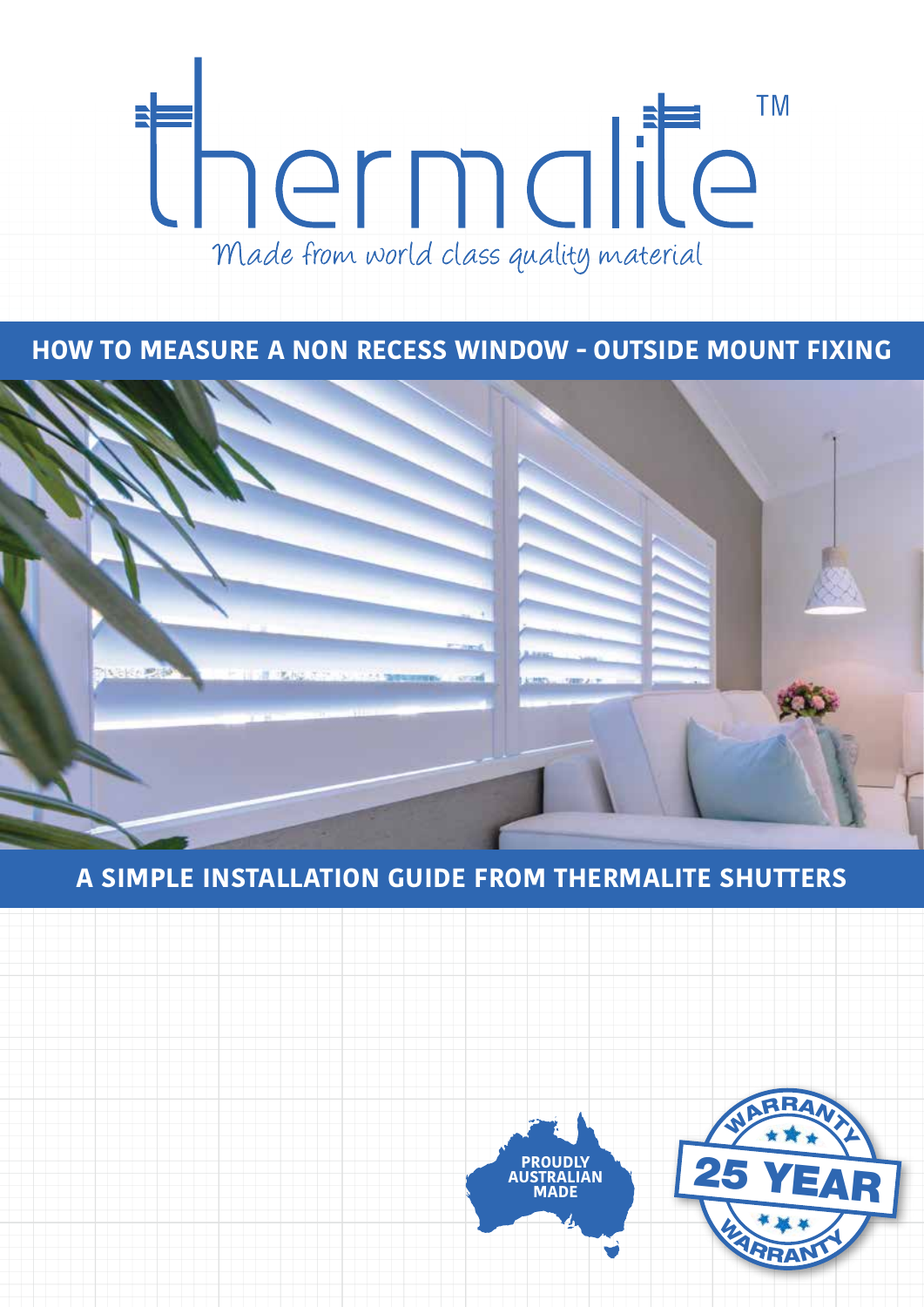

#### **Before you start you will need:**

- A good quality steel tape measure
- A spirit level
- Paper and pen

## Tip!

**Measure the window and record the size, go away and have a cup of tea, go back, measure again, "measure twice, cut once :-) "**

#### **Use a steel tape measure**

**Outside mount** (OM) refers to the direction that the fixing holes are predrilled in the shutter frame. Frames supplied with OUTSIDE mount fixing holes will attach directly to the window frame or the wall surround. Fixing holes are covered via a frame insert strip. The most typical type of window having outside mounted shutters would be a sash window.

- 1. The total width and drop you convey to us should include the area on the window / wall where the shutter frame will fix. We never add on for the shutter frame, which measures 38mm.
- 2. Measure the width & height of the window in 3 different places, choose the smallest dimensions.

#### **We always recommend ordering with a 4 sided frame.**

Full height shutters = 4 sides frame **3 sides frame LRT**

**If you would like our expert team to supply you with clear instructions on where to place the frames on your actual window, please email a clear photo to decor blinds.**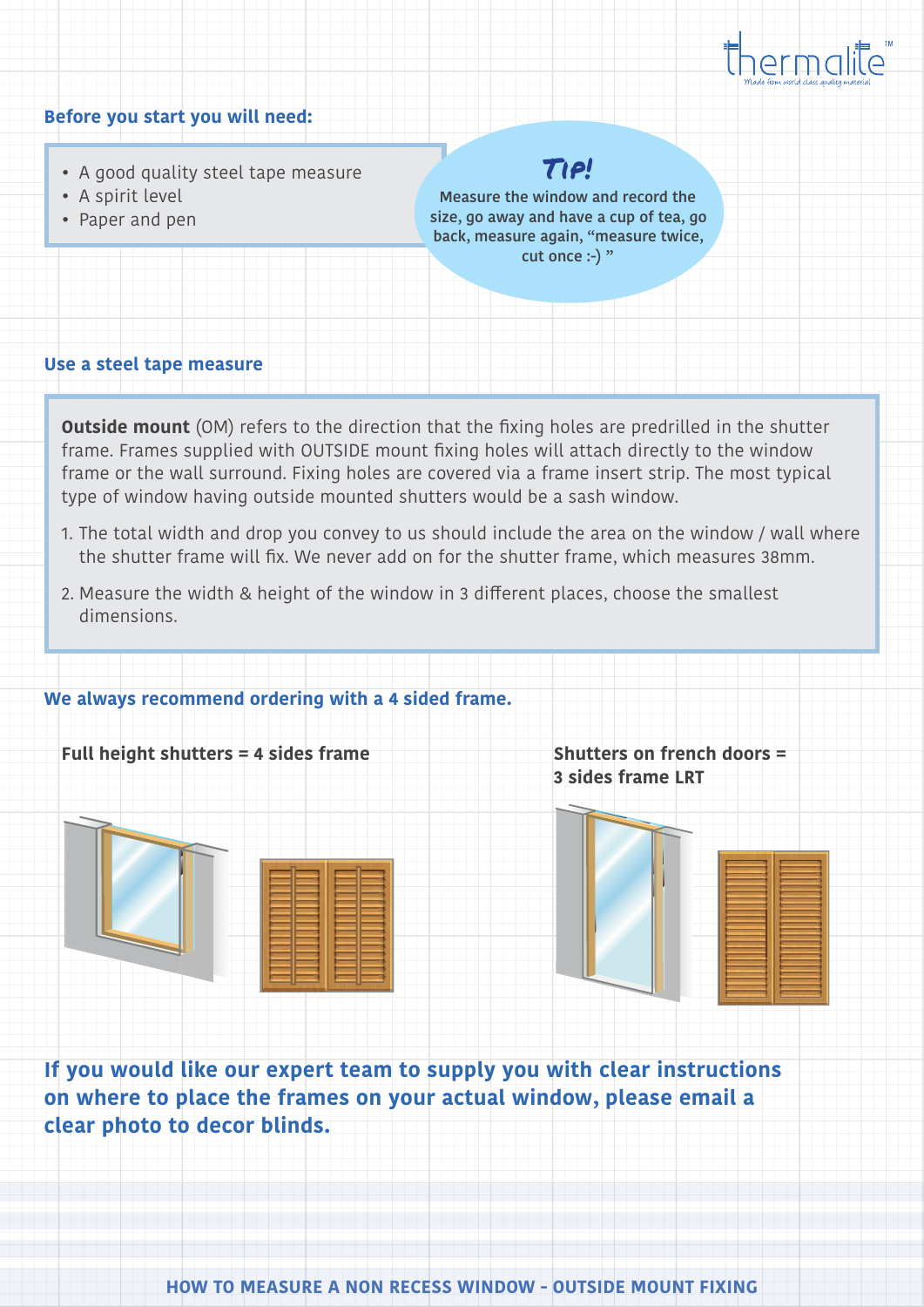

### **STEP 1 - L frame guidance**

- Bird's eye view of window and frame looking down from above. Frame is shown on a non-recess window - outside mount fixing, with cover strip to cover screws.
- When taking measurements, remember to include the width of the frame (38mm) left, right, top and bottom (if using a 4 sided frame).



**If you would like our expert team to supply you with clear instructions on where to place the frames on your actual window, please email a clear photo to decor blinds.**